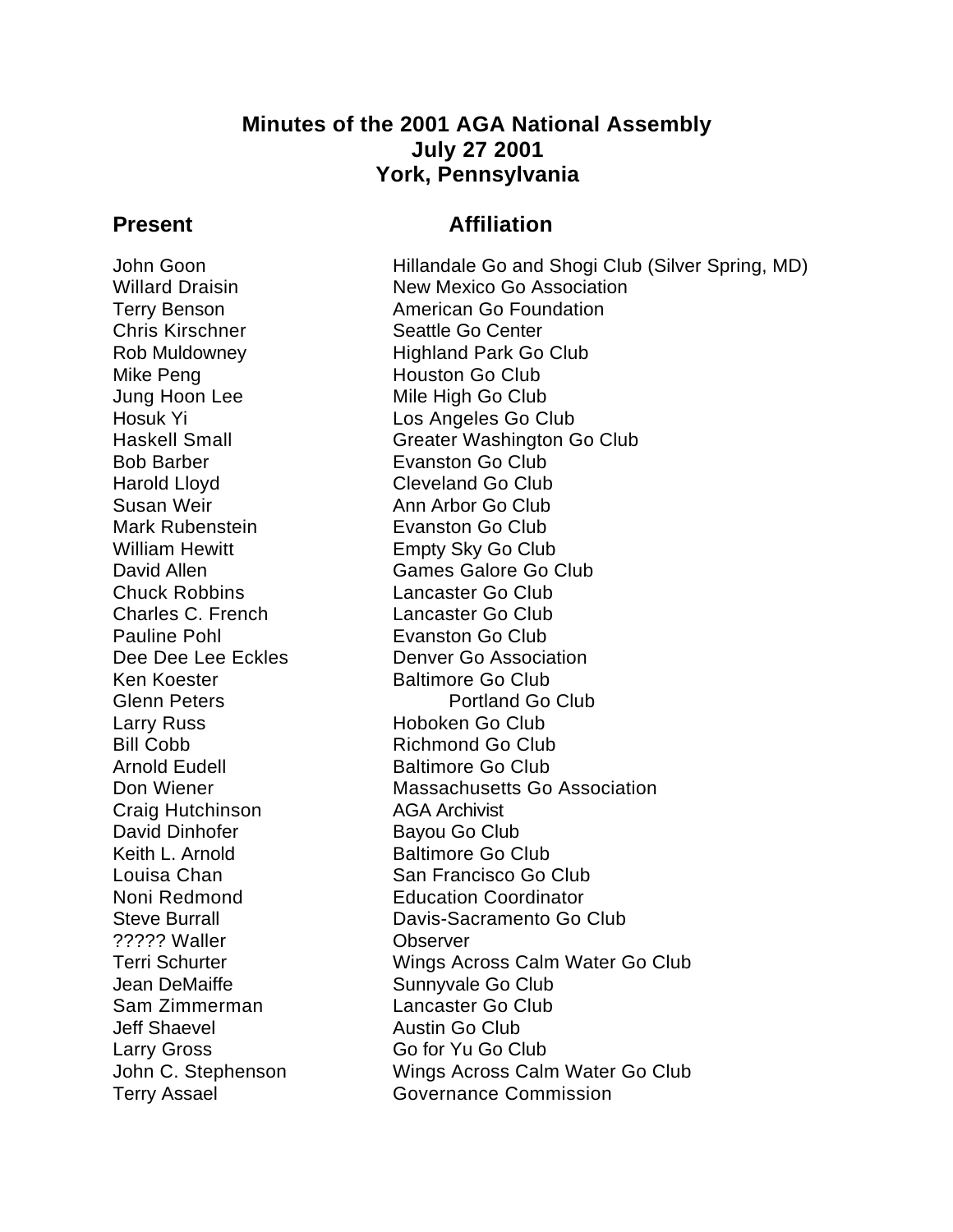| Mike Lash   | Governance Commission      |
|-------------|----------------------------|
| Duane Burns | Observer/Cleveland Go Club |
| Lianzhou Yu | <b>Observer/St Louis</b>   |
| Ron Snyder  | Observer/New Jersey        |

The members of the Assembly and guests were welcomed by AGA president Roy Laird, and minutes of the 2000 meeting were distributed.

#### **OFFICER REPORTS**

**Chapter Coordinator**, Bill Cobb, reported that we have achieved a record number of AGA chapters (over 70) and we continue to enhance the services available to them. Every new member receives a referral to the closest Chapter and the Chapter is notified of th4e new member. President Laird also negotiated with the American Go Foundation to provide matching grants of up to \$250 to Chapters to help offset the cost of books and equipment.

Chapters have also been receiving five copies each of the Journal for use as promotional items and Chapter meetings. Due to the rising cost of the publication as the Journal grows in size, and the limited enthusiasm most Chapters expressed for this service, it is being discontinued. However, Chapters can still request complimentary copies of Go Journal as needed.

**Membership Secretary**, John Goon reported membership rose slightly in all categories last year, as detailed in the Annual Report. Last year membership totaled 1625, this year 1750, an overall increase of 7.7%.

**Treasurer**, Ulo Tamm was not present, but Roy Laird summarized his report, stating that although our total income increased slightly this year, membership dues income actually decreased. With the increased cost of a publishing an expanded 48-page Journal and declining membership revenue, we must consider our fiscal situation. A decrease in membership income is not consistent with the reported increase in membership. A Finance Committee was established to review the situation and make recommendations (see below).

**Education Coordinator**, None Redmond, reported that the American Go Foundation has funded a 16-week study group for four children to be taught by James Kerwin. This year's go camp was attended by 35 children, including some children who hold the promise of becoming top ranking players one day. The number of children at this year's Congress is equivalent to last year's, a real accomplishment since York is not a tourist destination that draws families. Thanks to support from the Ing Foundation, there are 100 teachers spread around the country potentially reaching 5000 children.

**Web Master**, Chuck Robbins, reported that a new and improved AGA home page is in development and appealed for volunteers to assist with web maintenance.

**Archivist**, Craig Hutchinson, with the assistance of Yoko Hashi, has edited the entries for over 900 books and 400 periodicals in the AGA archive. Also, all games in the AGJ and selected other periodicals have been indexed by *fuseki* and will be added to the AGA web site. Craig would like to archive materials from all the AGA Congresses.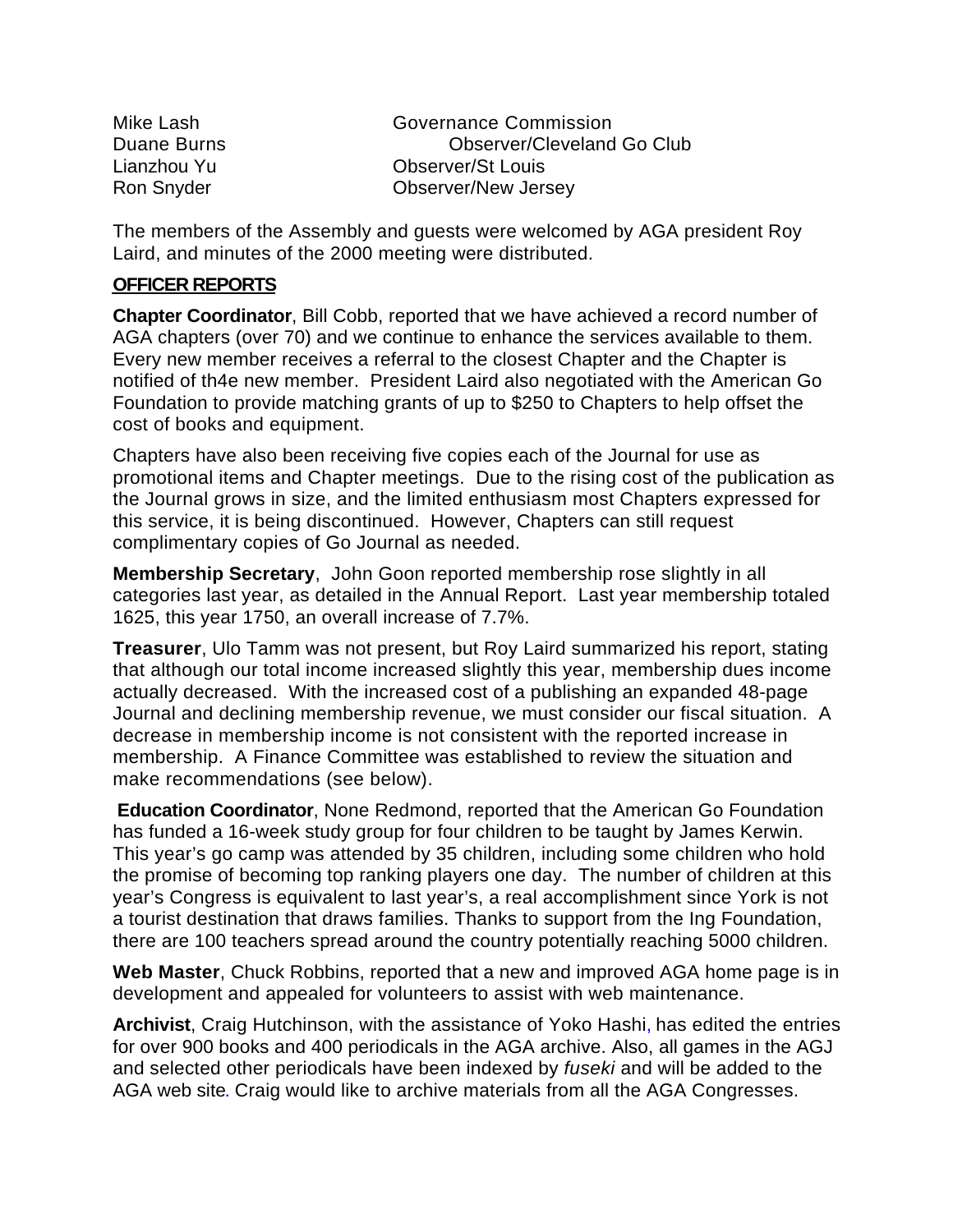#### **NEW BUSINESS**

**Vice-Presidential Elections** will be held next year. In the Eastern and Western Regions, incumbents Chen Dao Lin and Larry Gross, respectively, will run unopposed. In the Central Region, the vacancy left by out-going VP, Jeff Shavel, has led to a competitive election with two candidates: Harold Lloyd from Cleveland and Mike Peng from Houston. Each candidate made statements in support of their background and qualifications to the Assembly, and Keith Arnold and Roy Laird thanked Jeff Shavel for his dedicated service to the AGA, a sentiment widely shared and expressed by many people attending the meeting.

**Two New Committees** will be formed this year:

A **Finance Committee**, chaired by Chuck Robbins, will review the AGA dues structure and other financial management issues. Although the number of members has increased, sponsor and sustainer levels have remained the same. One of the committee's priorities will be to examine measures that might boost donor support.

A **Certification Committee**, led by Chris Kirschner, will develop a mechanism through which the AGA will issue certifications of rank, as is done in Asia. In Asia, the Nihon Kiin derives significant revenue from issuing diplomas. By imposing stringent criteria, perhaps a mixture of ratings data and professional examination, the Committee hopes to create a way for players to recognize their achievement in an enduring way. The Committee will also consider such issues as how to integrate rankings with tournament ratings. The committee will review different models, including that used in Britain.

**The 2002 Congress** will be held in Chicago and organized by Bob Barber and the No Exit Go Club. Polly Pohl has been researching venues and reported that the task has changed drastically in recent years. Space is becoming more difficult to find, a result of an upsurge in the use of college campuses for an increasing number and variety of conferences. Organizers of this year's Congress echoed these problems. Their original venue canceled without notice, leaving them to scramble for another site,. Colleges often refuse to contract for specific dates until the last minute.

At the moment, the top choices is Concordia College, a suburban campus that prohibits liquor but has air conditioned rooms. More and more colleges are adopting stringent liquor policies that apply to conferences as well. Those beer-soaked parties in the rumpus room may be a thing of the past.

Because it has become harder to find sites with adequate housing amenities, regardless of increasing expense, about 25% of attendees now stay off site, sometimes at minimal difference in cost. It was suggested that we explore hotels and conference centers as an alternative to college venues; however, it was noted that although hotel room rates are comparable, the cost of food is much higher. Increasing cost would discourage youth and families. While college dormitories may leave much to be desired, attendees have the option of using them at moderate cost or staying elsewhere. It was recommended that the AGA establish a standing Congress Committee to search out venues at least two years in advance. If a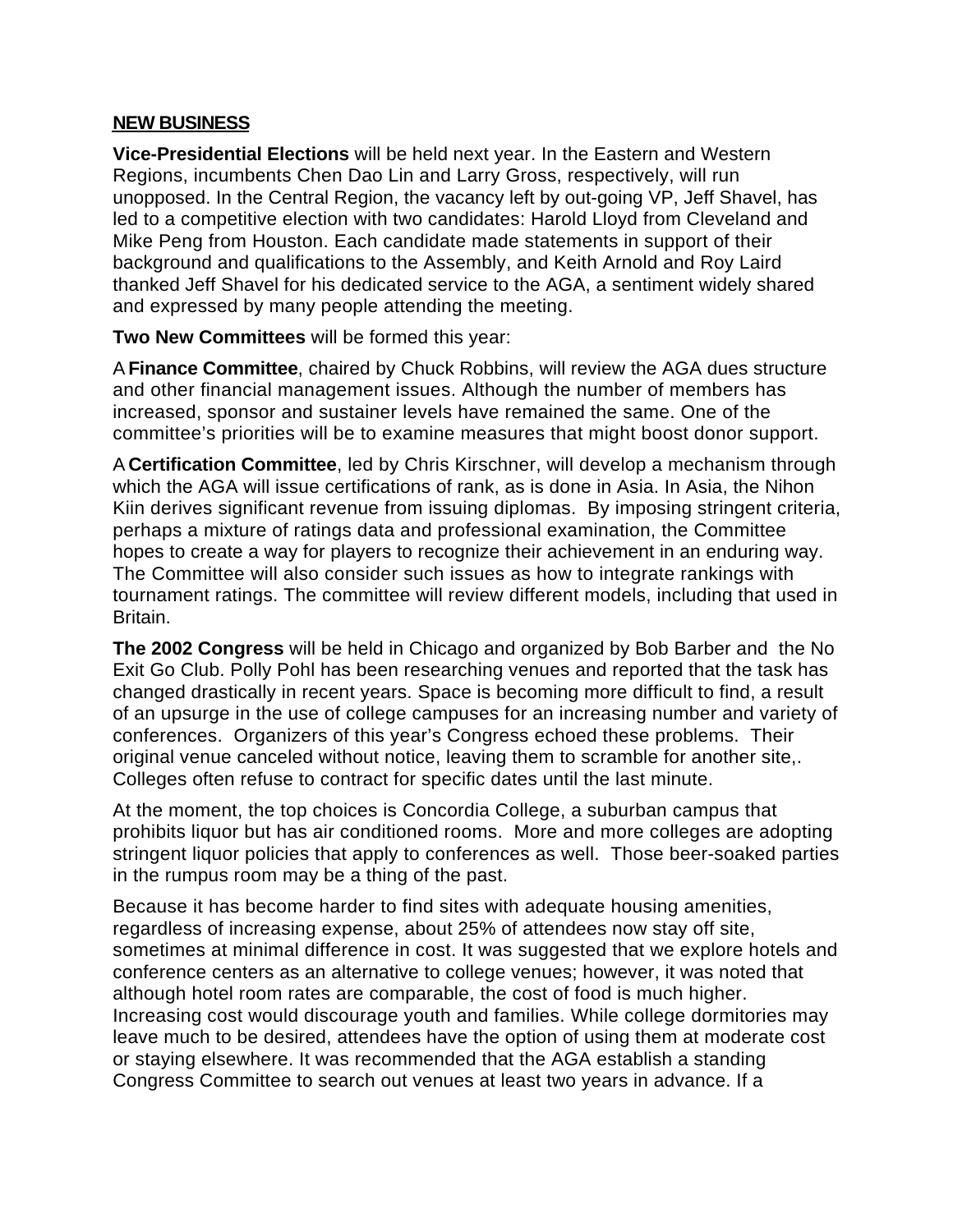Committee organized the Congress, we would not be restricted to locations where a chapter exists and this might open new options.

A motion was introduced, seconded and unanimously approved to hold the 2002 Congress in Chicago. The importance of avoiding a conflict with the European Congress was emphasized.

Proposed sites for the coming years include New York City for 2004 and Tacoma, Washington for 2005. Orange County is considering a bid for 2003.

The **Governance Committee** circulated a proposal for revision of the current AGA bylaws. Roy Laird introduced the subject by explaining that most organizations review their bylaws every three to five years, so this first revision of the AGA bylaws which were instituted in 1993, is long overdue. Although any change to the bylaws will require a vote of the membership, the Committee sought the support of the Assembly for the revisions drafted to date. Governance Committee chair, John Goon, presented each of the seven proposed revisions for discussion.

#### **1. The AGA Board of Directors will become an elected body.**

Under the current bylaws, board members are appointed. There were no objections to this revision.

#### **2. Elections will continue to be conducted by weighted vote of chapters.**

Intense debate arose on this point. Some members of the Assembly felt that the board should be chosen by "member voting" — direct election by all members, while others favored the current system of "chapter voting", or electing the leadership by weighted vote of chapters.

Proponents of "member voting" made the following points:

- Only 75% of AGA members belong to chapters; the others have no voice in the organization.
- Direct election could encourage more members to become interested in the management of the AGA and involved as volunteers;
- $\blacksquare$  The current election format does not encourage chapters to express internal differences of opinion, because one representative casts all their votes [Note: Nothing in the AGA bylaws prevents a chapter from splitting its ballot. This just has not been a common practice.]
- $\blacksquare$  Chapter representatives themselves are not necessarily elected, and therefore may not reflect the view of a constituency and are not bound to vote as their members direct.
- $\blacksquare$  Popular vote would make the board accountable to all members.
- $\blacksquare$  In one of the proposals that follows, the President would be appointed by the board rather than elected by the clubs, concentrating even more power at the top.

Those favoring continued "chapter voting" did so for the following reasons:

 $\blacksquare$  If we wish to encourage the formation of new chapters, we should support them by strengthening their voice in the organization..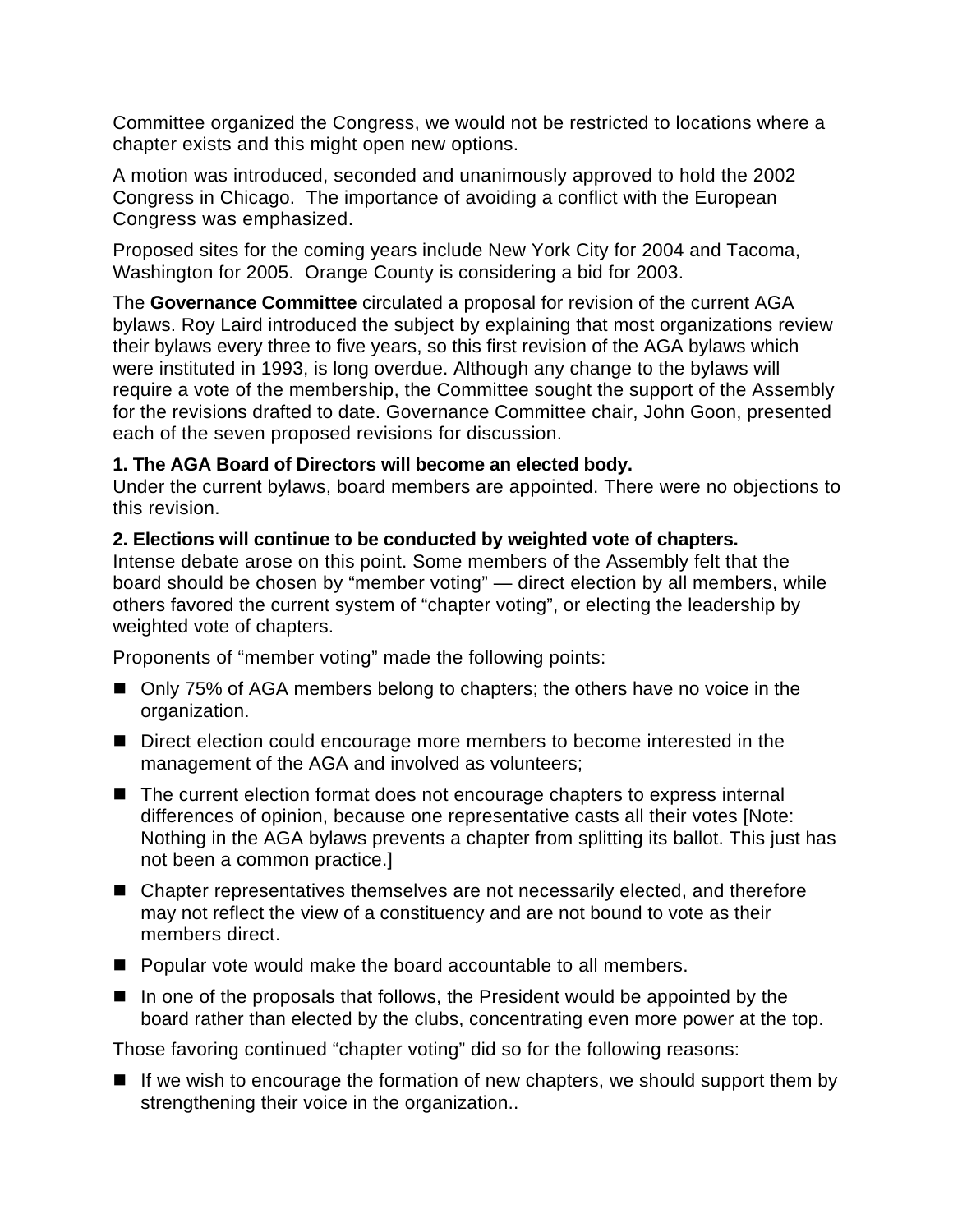- $\blacksquare$  Volunteers who do the work of running the organization (i.e., the chapter representatives) tend to be more aware of the issues confronting the organization and the qualifications of the candidates.
- $\blacksquare$  In addition, it is just and fair that those who do the work to maintain the organization earn the decision-making authority of the vote.
- $\blacksquare$  Most club members are not interested in the internal workings of the AGA. They join because they want to play in tournaments, get rated, and receive the other benefits of membership.
- $\blacksquare$  At present, we do not have the mechanisms in place for effective campaigning. How would candidates make their case to the general membership? This infrastructure needs to be developed before we move to popular vote.

"Chapter voting advocates" responded to "member voting" claims that members are "disenfranchised" noting that any member can join any Chapter. There are no geographic restrictions. Members can participating in decisions, by affiliating with a like-minded Chapter, or even forming one. Small chapters have a proportionally larger voice than large chapters, because any chapter with 5 members gets one vote, but ten additional members are required to gain an additional vote.

"Member voting" advocates rejected the notion that members should be deprived of voting rights because of a presumption that they are not interested, since disinterested members are free to refrain from voting.

On the issue that some Chapters may not decide democratically how to use their votes, most discussants agreed that mandating or trying to supervise such a process in Chapters would be a cumbersome, unwelcome and probably impossible task. In addition it was noted that dissatisfied chapter members can work for change within their chapter, or even form a separate Chapter if they wish.

A non-binding straw poll of participants in the discussion was taken, including both voting members and observers. 16 participants in the meeting favored direct member voting, while 13 favor weighted vote of chapters. The Commission will continue to study this controversial issue.

#### **3. The Board will consist of five to nine members**

There were no objections to this proposal

#### **4. The Board will be composed of an equal number of Directors from each region and the balance elected as at-large Directors**

A question was raised as to whether this proposal would do away with the post of Regional Vice-President. Under this proposal, Regional Vice-Presidents could be appointed by the Board in whatever number they deemed necessary.

## **5. The Board will appoint AGA officers, including the President**

When this proposal was introduced, some questions arose concerning the power structure and the accountability of volunteers. Although "the buck" has to stop somewhere, it was suggested that the AGA develop a grievance mechanism or